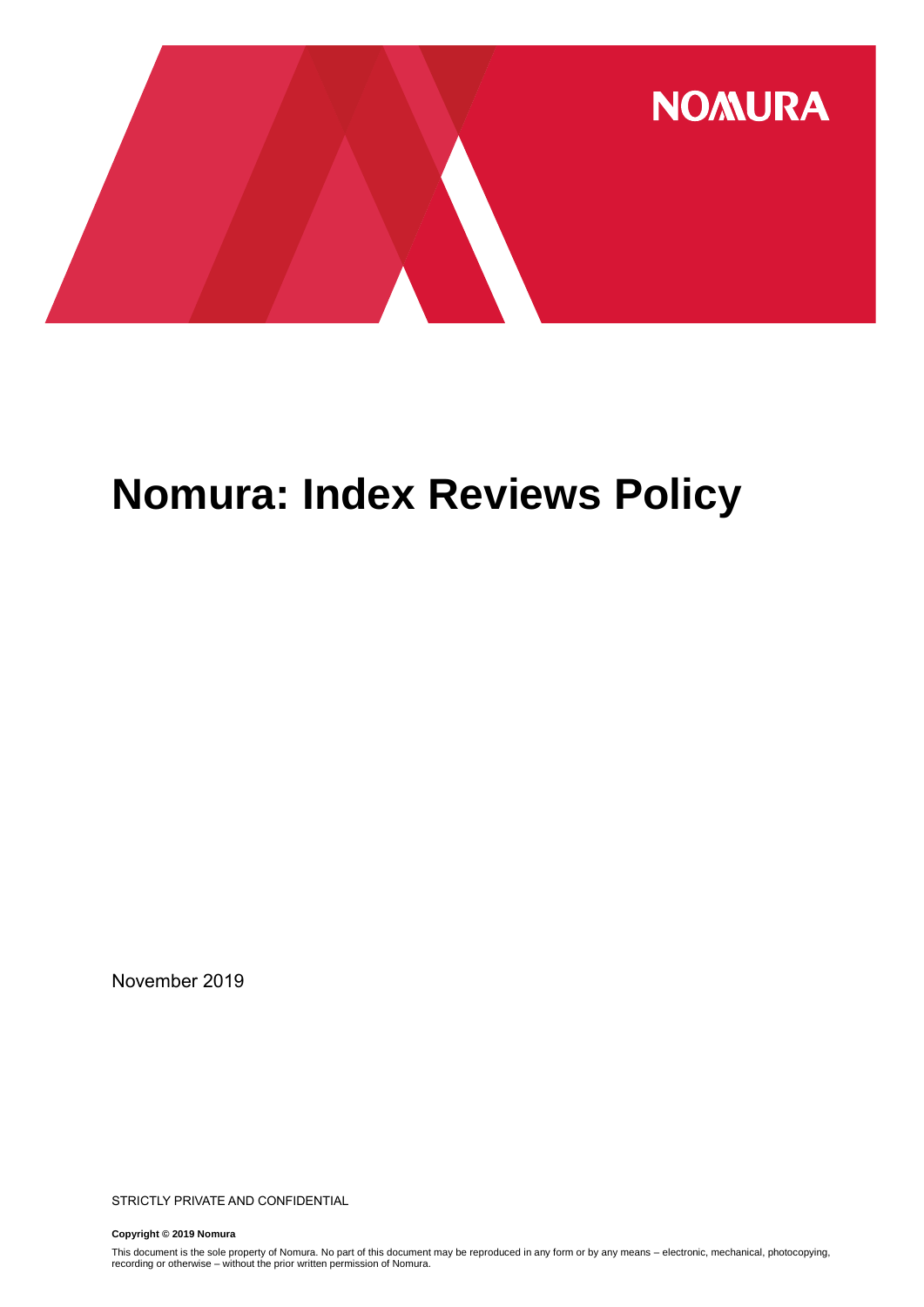

#### **PERIODIC REVIEW OF NOMURA INDICES**

#### **1 Introduction**

To comply with Article 12(2)(3) of the Benchmark Regulation, in accordance with Appendix 2, Section 16 of the "Nomura Index Governance and Control Framework Summary and Other Documents" (which is available via [https://www.nomuranow.com/portal/site/nnextranet/en/global-markets/structured](https://urldefense.proofpoint.com/v2/url?u=https-3A__www.nomuranow.com_portal_site_nnextranet_en_global-2Dmarkets_structured-2Dderivatives_quant-2Dinvestment-2Dstrategies.shtml&d=DwMF-g&c=qQy84HidZKks1AzH1tNzCKFxsPy43_OhvfM1avj4FME&r=PaGL0ZZJjOQgMpEx-QaHGeFUrrKifYZ_mm91W_Z0ftI&m=fYx5IJkzE82Esj3HzUwFHdO5LnvQiDxIZ87xNX8mfv8&s=LPTxtzr1HDSxR3nqUd4uGYzpxmSBUdg8C7PleFUb1CY&e=)[derivatives/quant-investment-strategies.shtml\)](https://urldefense.proofpoint.com/v2/url?u=https-3A__www.nomuranow.com_portal_site_nnextranet_en_global-2Dmarkets_structured-2Dderivatives_quant-2Dinvestment-2Dstrategies.shtml&d=DwMF-g&c=qQy84HidZKks1AzH1tNzCKFxsPy43_OhvfM1avj4FME&r=PaGL0ZZJjOQgMpEx-QaHGeFUrrKifYZ_mm91W_Z0ftI&m=fYx5IJkzE82Esj3HzUwFHdO5LnvQiDxIZ87xNX8mfv8&s=LPTxtzr1HDSxR3nqUd4uGYzpxmSBUdg8C7PleFUb1CY&e=) (the "**Governance Policy Summary**"), and in connection with Principle 10 of the IOSCO Principles, this policy (the "**Policy**") sets out the full policies and procedures on the approach taken to the periodic reviews of an Index.

### **2 PERIODIC REVIEW OF INDICES**

**2.1** As of the date of this Policy, all Indices administered by the Index Administrator are considered to be Non-Significant Benchmarks. Structuring will monitor each Index to ensure that it does not exceed the requisite threshold triggering re-classification as a Significant Benchmark. Any such re-classification would require further additional actions to be taken by the Index Administrator, including, but not limited to, an amendment to this Policy, the Governance Policy Summary, and the Governance Policy and related policies and procedures.

#### **2.2 Quarterly reviews**

Structuring will conduct quarterly reviews of all Indices deemed material (i.e. Indices with a minimum AUM of USD 25 million, which may be altered with Index Committee approval) to highlight any market data issues, errors, challenges, structural changes in the underlying Market or Economic Reality that might requires changes to the design of Index Methodology or concerns about the underlying data used to calculate an Index (in particular, issues relating to data availability and/or integrity).

- **2.3** Structuring will further on a quarterly basis review the performance and capacity usage of all Indices deemed material (i.e. Indices with a minimum AUM of USD 25 million, which may be altered with Index Committee approval), with the aim of ensuring that these Indices continue to perform in accordance with their respective objectives.
- **2.4** The findings are to be documented in the form of a management information pack or similar documentation and be reported to the Index Committee for its quarterly review meeting.
- **2.5** This management information pack or similar documentation will include a summary of the following (amongst anything else appropriate in the circumstances):
	- (i) a review of Index performance and capacity usage of material Indices;
	- (ii) any material market and financial impact and risk posed by the Firm's (or any of its affiliates') hedging arrangements in respect of any Index that has been raised during the previous quarter;
	- (iii) exercise of discretion in accordance with Appendix 2, Section 14 (*Expert Judgment and Discretion*) of the Governance Policy Summary, including resulting from market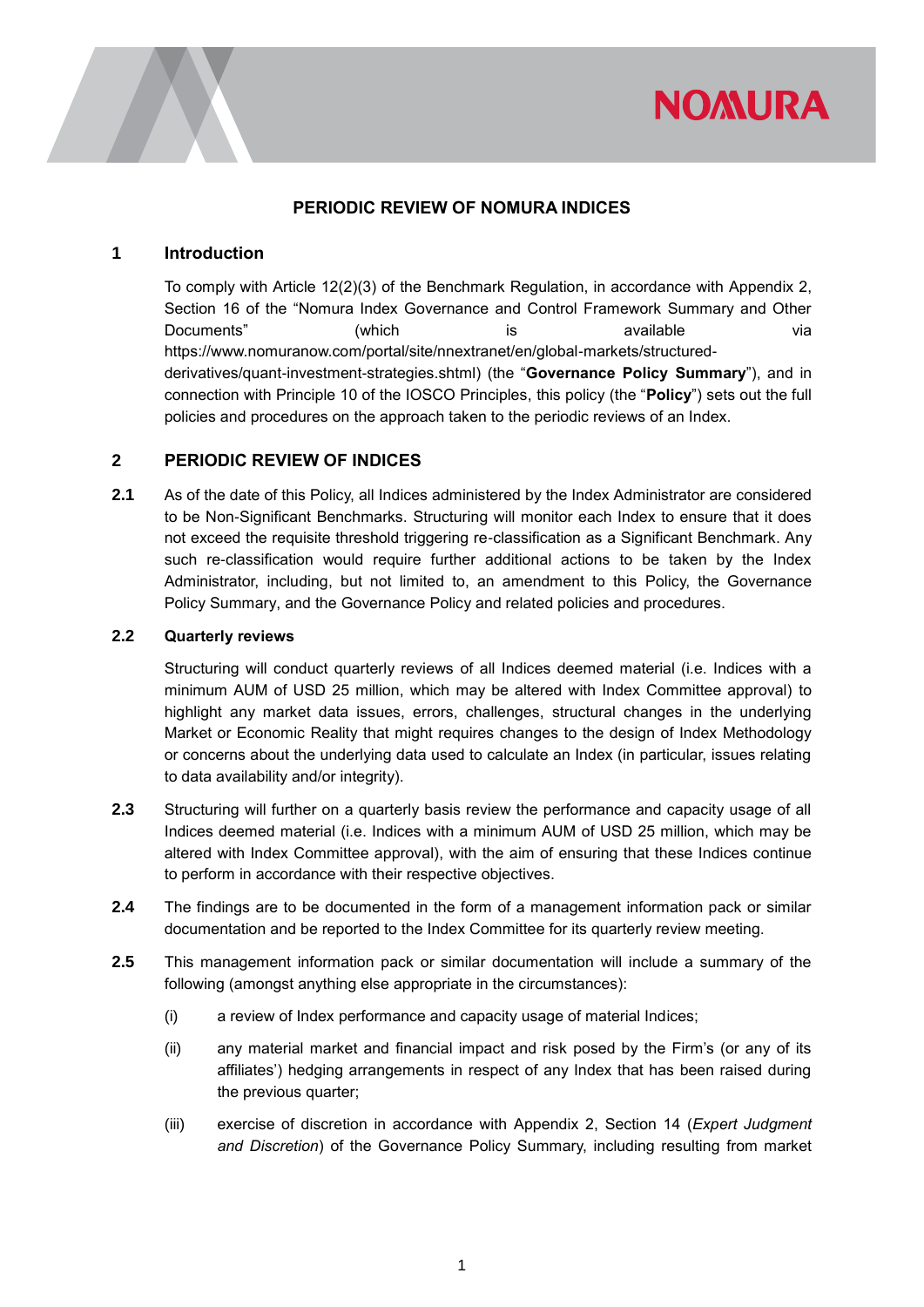

disruption events or equivalent events, and including the reasoning for said judgment or discretion;

**NOMURA** 

- (iv) any errors or restatements (including information on how the error was discovered and if the error was material);
- (v) any change to an Index Methodology;
- (vi) any challenges and complaints (formal or informal) related to Index performance; and
- (vii) any Input Data issues.

Where the outcome of a review requires a change to be made to an Index Methodology, the process outlined in Appendix 2, Section 15 (*Changes to Methodology*) of the Governance Policy Summary will be followed.

#### **2.6 Semi-annual appropriateness checks**

Structuring will further, on a semi-annual basis, review the appropriateness of the Input Data used in an Index. Structuring will look to identify the circumstances in which the quantity or quality of Input Data falls below the standards, as set out in Appendix 2, Section 6 (*Data Sufficiency and Hierarchy of Data Inputs*) of the Governance Policy Summary, necessary for that Methodology to determine the relevant Index accurately and reliably (this will also constitute the verification of Input Data required by the Benchmark Regulation, pursuant to Appendix 2, Section 9 (*Data Submission and Internal Controls over Data Collection*) of the Governance Policy Summary). The review will include the following checks:

(i) Whether the current Input Data used is still appropriate and suitable to achieve the objective of the Index.

*For example:*

- (a) *if the objective is to track the returns of certain futures, are those futures as listed on the particular exchange chosen still appropriate (or would other instruments, exchanges be more appropriate)?;*
- (b) *if the objective is to roll tom/next position in USD/JPY, is it still appropriate to use the particular FX fixing rates of forward FX rates being used?*

(ii) *Whether the Input Data from the selected price source(s) (as per the Methodology) still reflects the market or economic reality that the Index is intended to measure, as per its objective.*

*For example:*

- (a) *does the page for "Z\*\*Index" of a certain data vendor still provide prices for the relevant futures?;*
- (b) *does the page for "USDJPY Currency" of a certain data vendor still provide USDJPY spot FX rate?*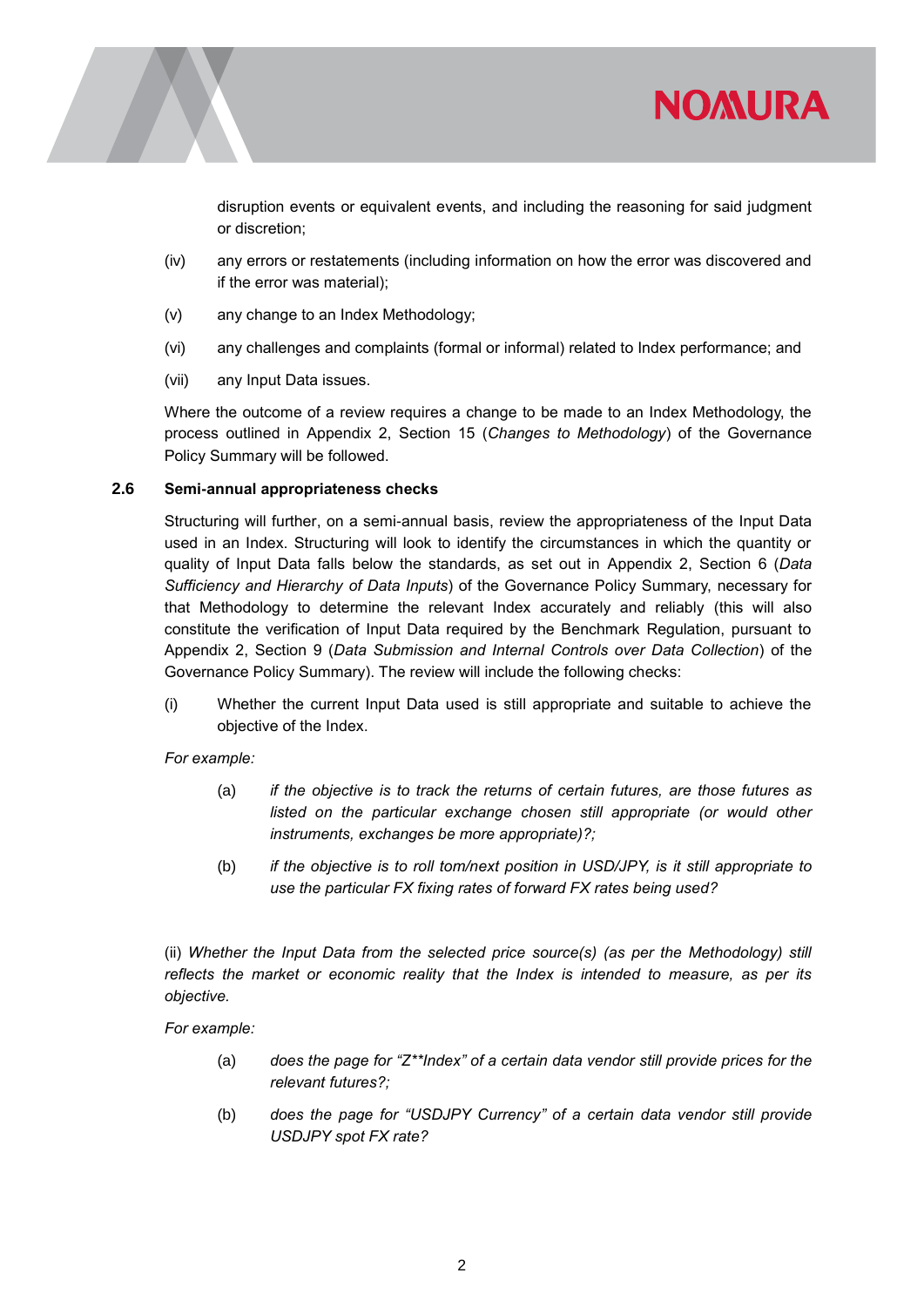

(iii) *Whether the price source(s) is still in operation and is expected to operate for the foreseeable future.*

*For example:*

- (a) *if there is going to be a replacement page on a certain data vendor for the same data point (which constitutes Input Data), this test should identify this change at the level of the price source and ultimately result in a change in the price source.*
- (b) *if there is going to be a discontinuation of an instrument, the price of which makes up the Input Data (e.g. a commodity exchange may cease listing of leaded fuel), the Methodology and/or objective of the relevant Index may need to be updated accordingly.*

(iv) *Whether there are disruptions and/or logistical problems in obtaining the Input Data from the current price sources.*

*For example:*

(a) *if an economic survey provided by the relevant body cannot be captured reliably.*

The Index Administrator considers that Input Data will meet the requirements set out in the Methodology relating to the currency, tenor and unit of measurement, where these metrics are implicit in the selection of the price source at the time of the design of the Index (for example, the selection of a 10-year US Treasury Future price source from Bloomberg will ensure that the prices obtained will be quoted in USD for a 10-year US Treasury underlying rather than other bonds with different tenors quoted in non-USD currencies).

The Index Administrator does not consider it relevant to independently check whether the Input Data meets the requirements relating to types of counterparties, as no prices or values are currently sourced from bilateral transactions entered into by the Firm (instead, the Indices are calculated using specific price source pages).

All appropriate information (including issues which may necessitate changes in the design of the Index or the Methodology) will be submitted by Structuring to the Index Committee.

If the Index Committee considers that the Input Data is no longer sufficient to represent accurately and reliably the Market or Economic Reality that the Index is intended to measure, or is not otherwise appropriate, the Index Administrator will, as soon as reasonably practicable, and as may be appropriate in the circumstances, either:

- (i) change the Input Data;
- (ii) change the Methodology; or
- (iii) if the Input Data is based on Submissions/Contributors from Submitters/Contributors, change the Submitters/Contributors.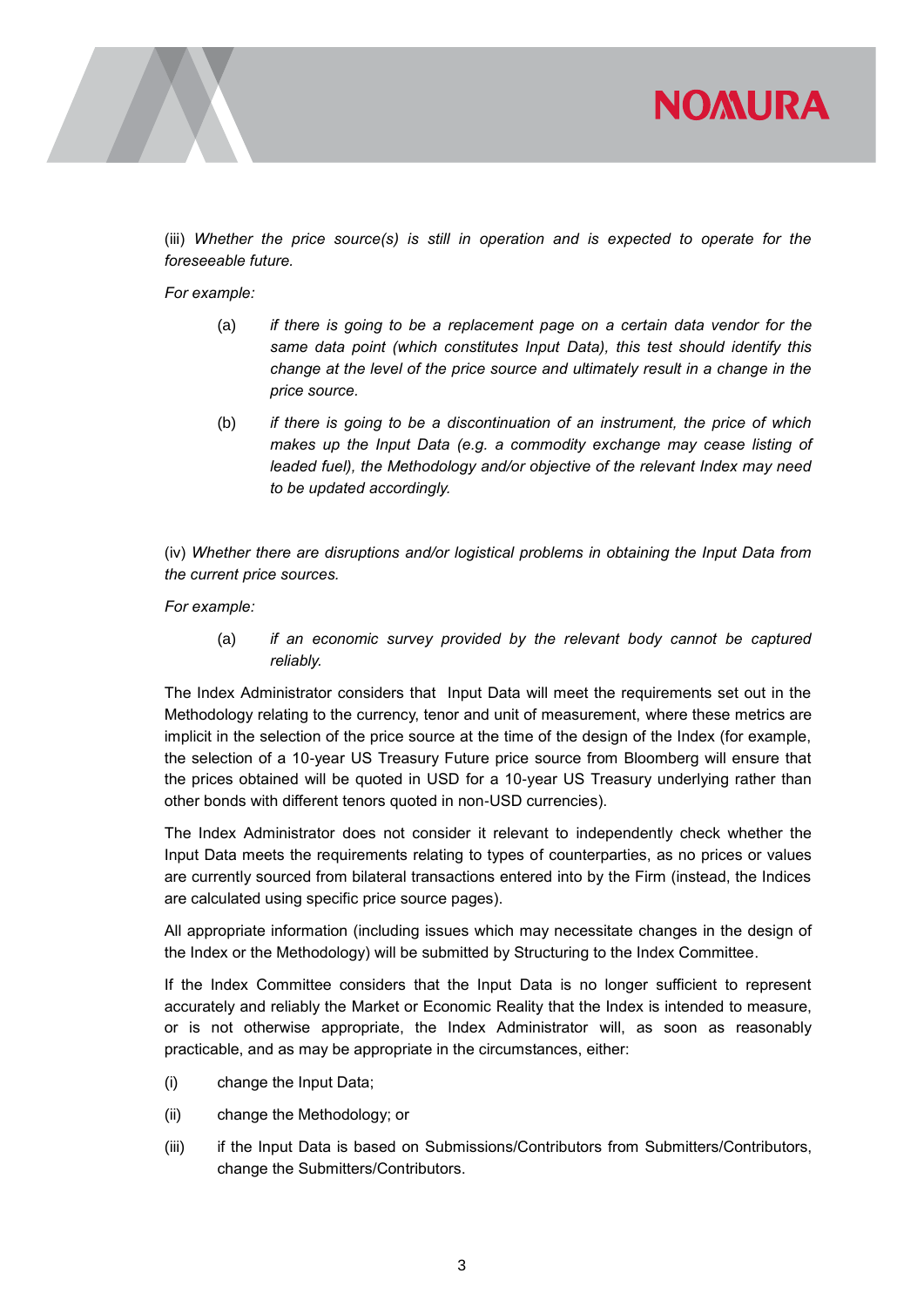

In each case, following the process outlined in Appendix 2, Section 15 (*Changes to Methodology*) of the Governance Policy Summary. If the Index Administrator is unable to make the relevant changes, the Index Committee shall determine to cease producing the Index as soon as reasonably practicable.

#### **2.7 Annual Review**

Separately, the Index Committee will also conduct an annual review of each Index administered by the Index Administrator in or around the month of March each year. This review will cover the previous 12-month period. As part of this annual review, Structuring will further identify and record the names and certain other details of each person involved in making an Index determination in the preceding 12-month period. All appropriate information (including in relation to Index performance and issues which may necessitate changes in the design of the Index or the Methodology) will be submitted by Structuring to the Index Committee. Where the outcome of a review requires a change to be made to an Index Methodology, the process outlined in Appendix 2, Section 15 (*Changes to Methodology*) of the Governance Policy Summary will be followed.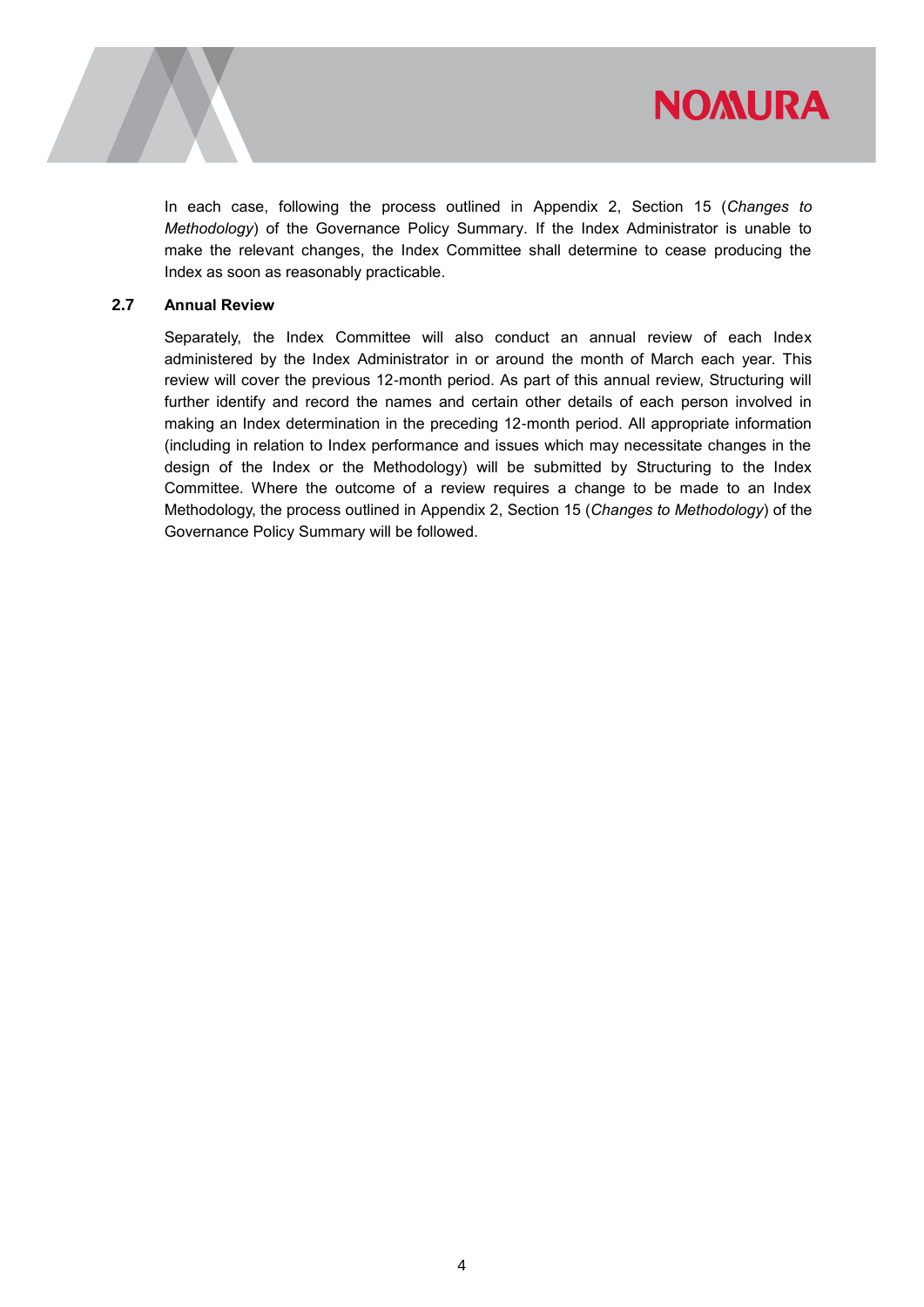### **Definitions**

| <b>Term</b>                                           | <b>Definition</b>                                                                                                                                                                                                                                                                                                                                                                                                                                                                                                                                                                            |
|-------------------------------------------------------|----------------------------------------------------------------------------------------------------------------------------------------------------------------------------------------------------------------------------------------------------------------------------------------------------------------------------------------------------------------------------------------------------------------------------------------------------------------------------------------------------------------------------------------------------------------------------------------------|
| <b>Administration</b>                                 | Includes all stages and processes involved in the production and<br>dissemination of an Index, including:                                                                                                                                                                                                                                                                                                                                                                                                                                                                                    |
|                                                       | a) collecting, analysing and/or processing information or expressions of<br>opinion for the purposes of the determination of an Index;                                                                                                                                                                                                                                                                                                                                                                                                                                                       |
|                                                       | b) determining an Index through the application of a formula or another<br>method of calculating the information or expressions of opinions provided for<br>that purpose; and                                                                                                                                                                                                                                                                                                                                                                                                                |
|                                                       | c) dissemination to users, including any review, adjustment and modification<br>to this process.                                                                                                                                                                                                                                                                                                                                                                                                                                                                                             |
| Administrator                                         | An organisation or legal person that controls the creation and operation of the<br>Index Administration process, whether or not it owns the intellectual property<br>relating to the Index. In particular, it has responsibility for all stages of the<br>Index Administration process, including:<br>the calculation of the Index;<br>(a)                                                                                                                                                                                                                                                   |
|                                                       | (b)<br>determining and applying the Index Methodology; and                                                                                                                                                                                                                                                                                                                                                                                                                                                                                                                                   |
|                                                       | (c)<br>disseminating the Index.                                                                                                                                                                                                                                                                                                                                                                                                                                                                                                                                                              |
| <b>AUM</b>                                            | Assets under management.                                                                                                                                                                                                                                                                                                                                                                                                                                                                                                                                                                     |
| <b>Benchmark</b><br><b>Regulation</b>                 | Means the Regulation on indices used as benchmarks in Financial<br>Instruments and Financial Contracts or to measure the performance of<br>investment funds and amending Directives 2008/48/EC and 2014/17/EU and<br>Regulation (EU) No 596/2014 (Regulation (EU) 2016/1011).                                                                                                                                                                                                                                                                                                                |
| <b>Benchmark</b><br><b>Regulation</b><br><b>Index</b> | Means any indices which fall into the definition of a "Benchmark" under the<br>Benchmark Regulation. This means any index by reference to which the<br>amount payable under a Financial Instrument or a Financial Contract, or the<br>value of a Financial Instrument, is determined, or an index that is used to<br>measure the performance of an Investment Fund with the purpose of tracking<br>the return of such index or of defining the asset allocation of a portfolio or of<br>computing the performance fees. For the purposes of this definition, an<br>"index" means any figure: |
|                                                       | that is published or made available to the public;<br>(a)                                                                                                                                                                                                                                                                                                                                                                                                                                                                                                                                    |
|                                                       | (b)<br>that is regularly determined:                                                                                                                                                                                                                                                                                                                                                                                                                                                                                                                                                         |
|                                                       | (i)<br>entirely or partially by the application of a formula or any other<br>method of calculation, or by an assessment; and                                                                                                                                                                                                                                                                                                                                                                                                                                                                 |
|                                                       | on the basis of the value of one or more underlying assets or<br>(ii)<br>prices, including estimated prices, actual or estimated interest<br>rates, quotes and committed quotes, or other values or                                                                                                                                                                                                                                                                                                                                                                                          |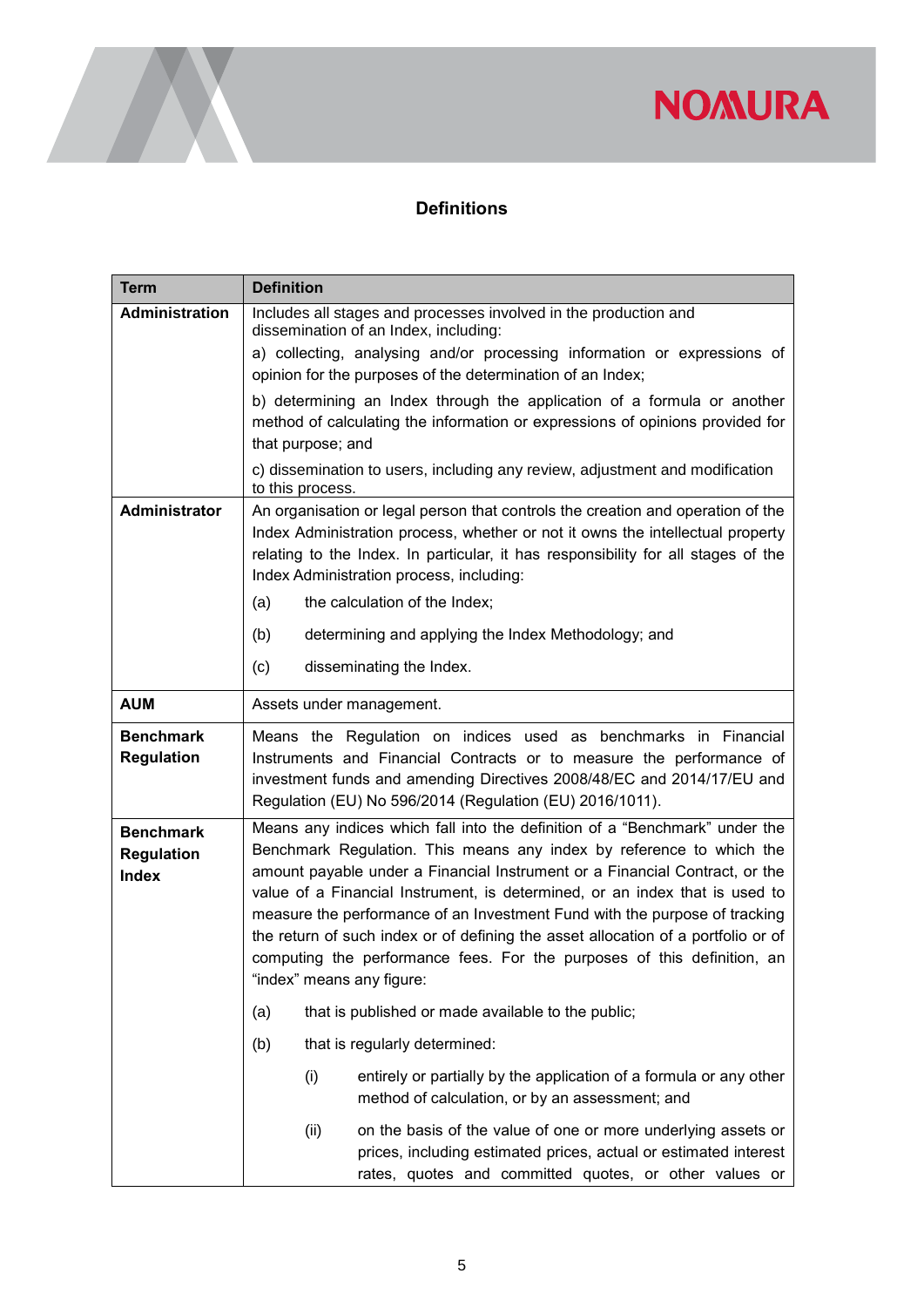<span id="page-6-0"></span>

| <b>Term</b>                         | <b>Definition</b>                                                                                                                                                                                                                                                                                                                                                                                                                                                        |
|-------------------------------------|--------------------------------------------------------------------------------------------------------------------------------------------------------------------------------------------------------------------------------------------------------------------------------------------------------------------------------------------------------------------------------------------------------------------------------------------------------------------------|
|                                     | surveys.                                                                                                                                                                                                                                                                                                                                                                                                                                                                 |
| <b>Calculation</b><br><b>Agent</b>  | A legal entity with delegated responsibility for determining an Index through<br>the application of a formula or other method of calculating the information or<br>expressions of opinion provided for that purpose, in accordance with the<br>Methodology set out by the Administrator.                                                                                                                                                                                 |
| <b>Critical</b><br><b>Benchmark</b> | Means a Benchmark Regulation Index in respect of which one of the<br>following conditions is fulfilled:                                                                                                                                                                                                                                                                                                                                                                  |
|                                     | the Benchmark Regulation Index is used directly or indirectly within a<br>(a)<br>combination of Benchmark Regulation Indices as a reference for<br>Financial Instruments or Financial Contracts or for measuring the<br>performance of Investment Funds, having a total value of at least<br>EUR 500 billion on the basis of all the range of maturities or tenors of<br>the Index, where applicable;                                                                    |
|                                     | the Benchmark Regulation Index is based on submissions by<br>(b)<br>Contributors the majority of which are located in one Member State<br>and is recognised as being critical in that Member State in<br>accordance with the procedure laid down in paragraphs 2, 3, 4 and 5<br>of Article 20 of the Benchmark Regulation;                                                                                                                                               |
|                                     | (c)<br>the Benchmark Regulation Index fulfils all of the following criteria:                                                                                                                                                                                                                                                                                                                                                                                             |
|                                     | (iii)<br>it is used directly or indirectly within a combination of<br>Benchmark Regulation Indices as a reference for Financial<br>Instruments or Financial Contracts or for measuring the<br>performance of Investment Funds having a total value of at<br>least EUR 400 billion on the basis of all the range of<br>maturities or tenors of the benchmark, where applicable, but<br>not exceeding the value provided for in point (a);                                 |
|                                     | it has no, or very few, appropriate market-led substitutes;<br>(iv)                                                                                                                                                                                                                                                                                                                                                                                                      |
|                                     | in the event that the Benchmark Regulation Index ceases to<br>(v)<br>be provided, or is provided on the basis of input data no<br>longer fully representative of the underlying Market or<br>Economic Reality or on the basis of unreliable Input Data,<br>there would be significant and adverse impacts on market<br>integrity, financial stability, consumers, the real economy, or<br>the financing of households and businesses in one or more<br>EU Member States. |
| <b>Financial</b><br><b>Contract</b> | Means: (a) any credit agreement as defined in point (c) of Article 3 of<br>Directive 2008/48/EC; and (b) any credit agreement as defined in point (3) of<br>Article 4 of Directive 2014/17/EU.                                                                                                                                                                                                                                                                           |
| <b>Financial</b>                    | Means any of the instruments listed in Section C of Annex I to Directive                                                                                                                                                                                                                                                                                                                                                                                                 |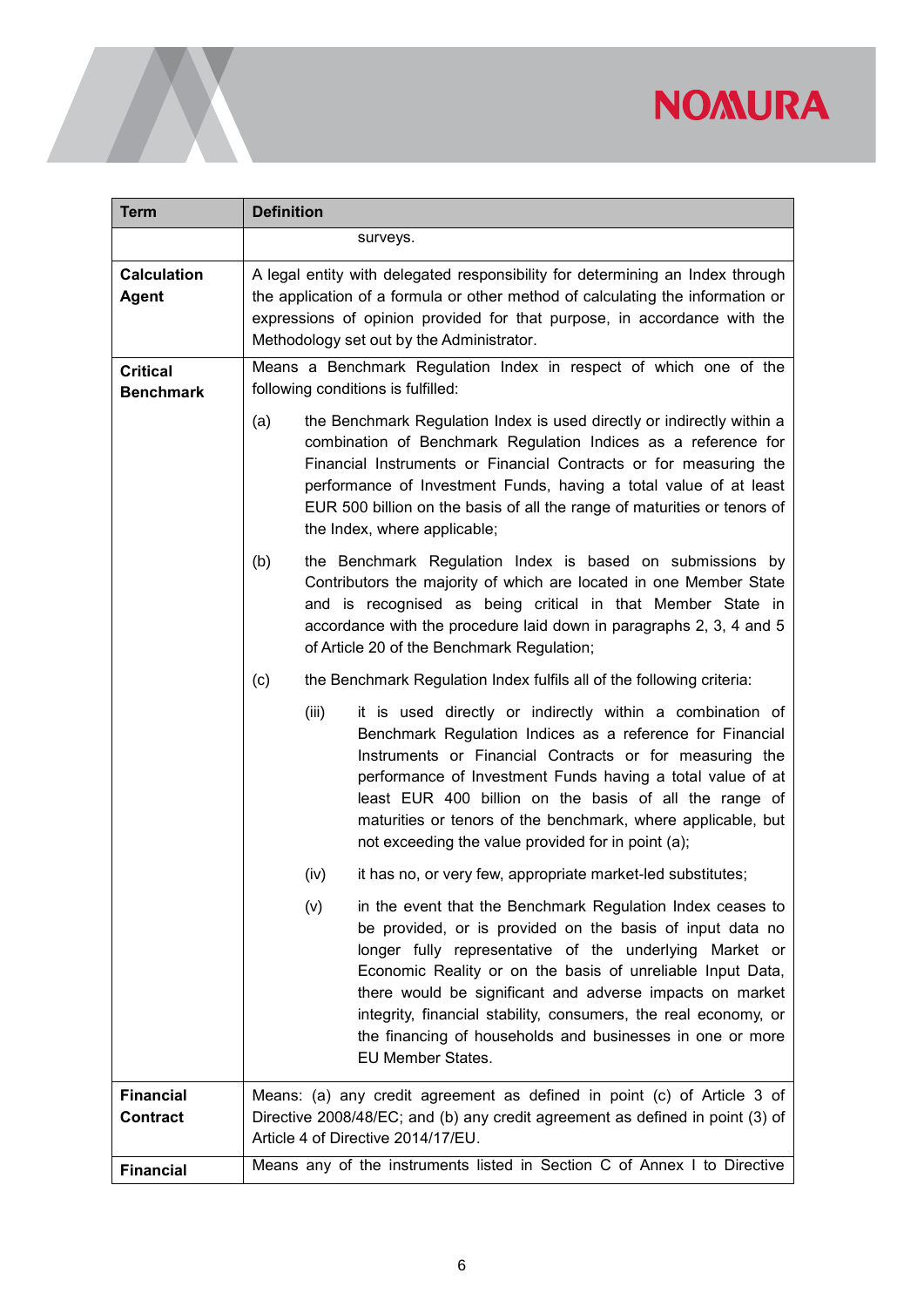| Term       | <b>Definition</b>                                                                                                                                                                                                                                                                                                                                                                                                                                                                                                                                                                                                                                                                                                                                                                                                                           |
|------------|---------------------------------------------------------------------------------------------------------------------------------------------------------------------------------------------------------------------------------------------------------------------------------------------------------------------------------------------------------------------------------------------------------------------------------------------------------------------------------------------------------------------------------------------------------------------------------------------------------------------------------------------------------------------------------------------------------------------------------------------------------------------------------------------------------------------------------------------|
| Instrument | 2014/65/EU:                                                                                                                                                                                                                                                                                                                                                                                                                                                                                                                                                                                                                                                                                                                                                                                                                                 |
|            | (a)<br>Transferable securities;                                                                                                                                                                                                                                                                                                                                                                                                                                                                                                                                                                                                                                                                                                                                                                                                             |
|            | (b)<br>Money-market instruments;                                                                                                                                                                                                                                                                                                                                                                                                                                                                                                                                                                                                                                                                                                                                                                                                            |
|            | (c)<br>Units in collective investment undertakings;                                                                                                                                                                                                                                                                                                                                                                                                                                                                                                                                                                                                                                                                                                                                                                                         |
|            | (d)<br>Options, futures, swaps, forward rate agreements and any other<br>derivative contracts relating to securities, currencies, interest rates or<br>yields, or other derivatives instruments, financial indices or financial<br>measures which may be settled physically or in cash;                                                                                                                                                                                                                                                                                                                                                                                                                                                                                                                                                     |
|            | Options, futures, swaps, forward rate agreements and any other<br>(e)<br>derivative contracts relating to commodities that must be settled in<br>cash or may be settled in cash at the option of one of the parties<br>(otherwise than by reason of a default or other termination event);                                                                                                                                                                                                                                                                                                                                                                                                                                                                                                                                                  |
|            | (f)<br>Options, futures, swaps, and any other derivative contract relating to<br>commodities that can be physically settled, provided that they are<br>traded on a regulated market and/or an MTF;                                                                                                                                                                                                                                                                                                                                                                                                                                                                                                                                                                                                                                          |
|            | Options, futures, swaps, forwards and any other derivative contracts<br>(g)<br>relating to commodities, that can be physically settled not otherwise<br>mentioned in C.6 and not being for commercial purposes, which have<br>the characteristics of other derivative financial instruments, having<br>regard to whether, <i>inter alia</i> , they are cleared and settled through<br>recognised clearing houses or are subject to regular margin calls;                                                                                                                                                                                                                                                                                                                                                                                    |
|            | (h)<br>Derivative instruments for the transfer of credit risk;                                                                                                                                                                                                                                                                                                                                                                                                                                                                                                                                                                                                                                                                                                                                                                              |
|            | (i)<br>Financial contracts for differences;                                                                                                                                                                                                                                                                                                                                                                                                                                                                                                                                                                                                                                                                                                                                                                                                 |
|            | (j)<br>Options, futures, swaps, forward rate agreements and any other<br>derivative contracts relating to climatic variables, freight rates,<br>emission allowances or inflation rates or other official economic<br>statistics that must be settled in cash or may be settled in cash at the<br>option of one of the parties (otherwise than by reason of a default or<br>other termination event), as well as any other derivative contracts<br>relating to assets, rights, obligations, indices and measures not<br>otherwise mentioned in this section, which have the characteristics of<br>other derivative financial instruments, having regard to whether, inter<br>alia, they are traded on a regulated market or an MTF, are cleared<br>and settled through recognised clearing houses or are subject to<br>regular margin calls, |
|            | for which a request for admission to trading on a trading venue, as defined in<br>point (24) of Article 4(1) of Directive 2014/65/EU, has been made or which is<br>traded on a trading venue as defined in point (24) of Article 4(1) of Directive<br>2014/65/EU or via a systematic internaliser as defined in point (20) of Article                                                                                                                                                                                                                                                                                                                                                                                                                                                                                                       |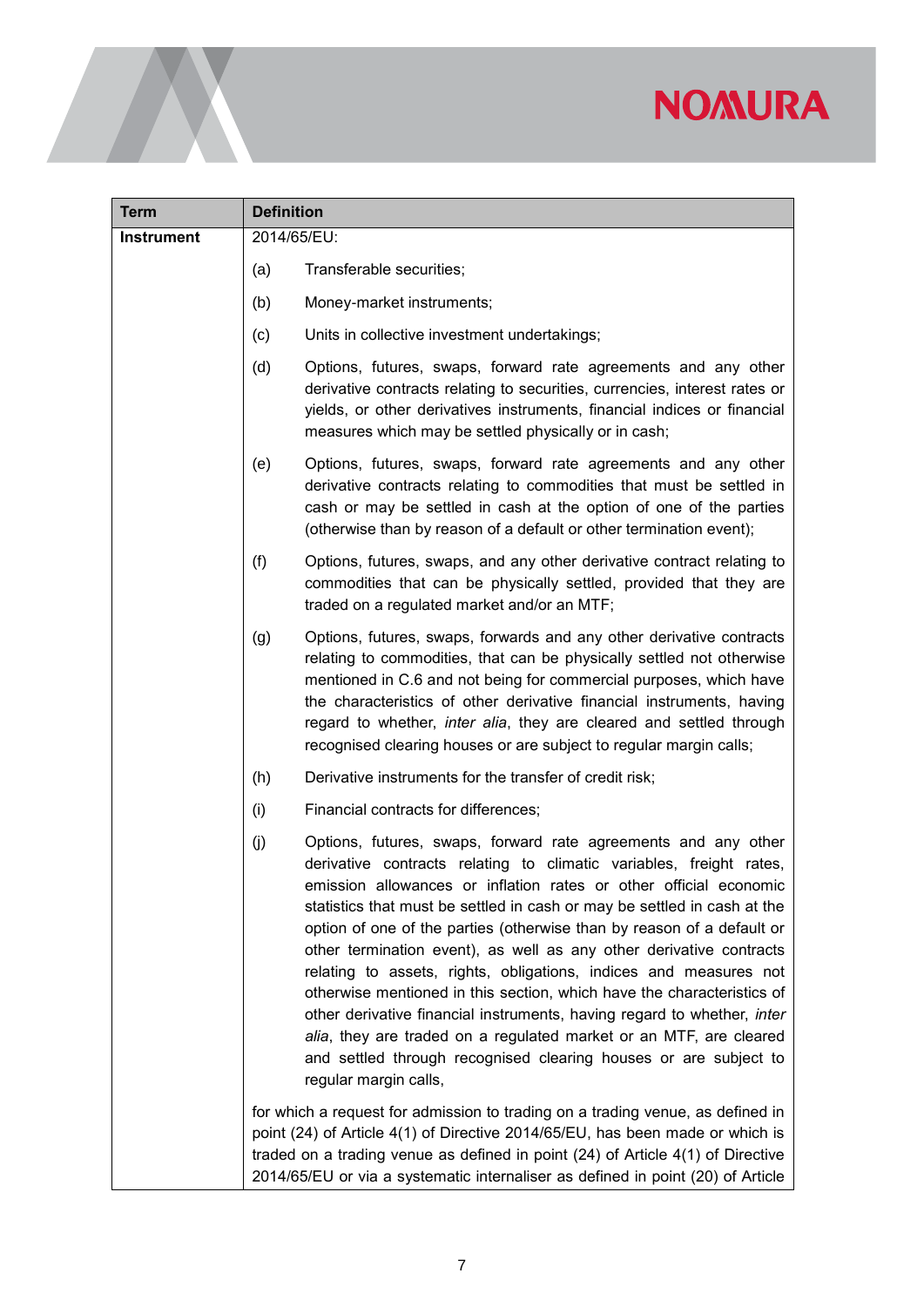| <b>Term</b>                       | <b>Definition</b>                                                                                                                                                                                                                                                                                                                                                                                                                                                                                                                                                                                                                                                                                                                                                                                                                                                                                                                                                                                                                                                                            |
|-----------------------------------|----------------------------------------------------------------------------------------------------------------------------------------------------------------------------------------------------------------------------------------------------------------------------------------------------------------------------------------------------------------------------------------------------------------------------------------------------------------------------------------------------------------------------------------------------------------------------------------------------------------------------------------------------------------------------------------------------------------------------------------------------------------------------------------------------------------------------------------------------------------------------------------------------------------------------------------------------------------------------------------------------------------------------------------------------------------------------------------------|
|                                   | $\overline{4(1)}$ of that Directive.                                                                                                                                                                                                                                                                                                                                                                                                                                                                                                                                                                                                                                                                                                                                                                                                                                                                                                                                                                                                                                                         |
| Firm                              | Nomura International plc (and any successor).                                                                                                                                                                                                                                                                                                                                                                                                                                                                                                                                                                                                                                                                                                                                                                                                                                                                                                                                                                                                                                                |
| Governance<br><b>Policy</b>       | The Firm's Indices Governance Policy and Control Framework (as replaced,<br>modified or supplemented from time to time).                                                                                                                                                                                                                                                                                                                                                                                                                                                                                                                                                                                                                                                                                                                                                                                                                                                                                                                                                                     |
| <b>Index</b>                      | With the exception of Legacy Indices which are excluded from this definition,<br>Index is defined in line with the definition of "Benchmark" used in the<br>Principles as prices, estimates, rates, indices or values that are:<br>made available to users, whether free of charge or for payment;<br>(a)<br>calculated periodically, entirely or partially by the application of a<br>(a)<br>formula or another method of calculation to, or assessment of, the<br>value of one or more underlying interests;<br>used for reference for purposes that include one or more of the<br>(b)<br>following:<br>determining the interest payable, or other sums due, under<br>(i)<br>loan agreements or under other financial contracts or<br>instruments;<br>determining the price at which a financial instrument may be<br>(ii)<br>bought or sold or traded or redeemed, or the value of a<br>financial instrument; and/or<br>measuring the performance of a financial instrument.<br>(iii)<br>For the avoidance of doubt, this definition of "Index" includes Benchmark<br>Regulation Indices. |
| <b>Index</b><br>Administrator     | The Firm in its capacity as Administrator.                                                                                                                                                                                                                                                                                                                                                                                                                                                                                                                                                                                                                                                                                                                                                                                                                                                                                                                                                                                                                                                   |
| <b>Index</b><br><b>Committee</b>  | Is the governance committee described in Appendix 3 of the Governance<br>Policy Summary (including any successor committee).                                                                                                                                                                                                                                                                                                                                                                                                                                                                                                                                                                                                                                                                                                                                                                                                                                                                                                                                                                 |
| <b>Input Data</b>                 | Means the data in respect of the value of one or more underlying assets, or<br>prices, including estimated prices, quotes, committed quotes or other values,<br>used by an administrator to determine an Index. Input Data may include data<br>from Regulated Markets or Trading Venues with mandatory post-trade<br>transparency requirements.                                                                                                                                                                                                                                                                                                                                                                                                                                                                                                                                                                                                                                                                                                                                              |
| <b>Investment</b><br><b>Fund</b>  | Means an AIF as defined in point (a) of Article 4(1) of Directive 2011/61/EU,<br>or a UCITS as defined in Article 1(2) of Directive 2009/65/EC.                                                                                                                                                                                                                                                                                                                                                                                                                                                                                                                                                                                                                                                                                                                                                                                                                                                                                                                                              |
| <b>IOSCO</b>                      | Means the International Organisation of Securities Commissions (or any<br>successor organisation).                                                                                                                                                                                                                                                                                                                                                                                                                                                                                                                                                                                                                                                                                                                                                                                                                                                                                                                                                                                           |
| <b>IOSCO</b><br><b>Principles</b> | The Principles for Financial Benchmarks published by IOSCO on 17 July<br>2013.                                                                                                                                                                                                                                                                                                                                                                                                                                                                                                                                                                                                                                                                                                                                                                                                                                                                                                                                                                                                               |
| <b>Legacy Indices</b>             | Existing legacy indices, which are no longer marketed, and which fall within                                                                                                                                                                                                                                                                                                                                                                                                                                                                                                                                                                                                                                                                                                                                                                                                                                                                                                                                                                                                                 |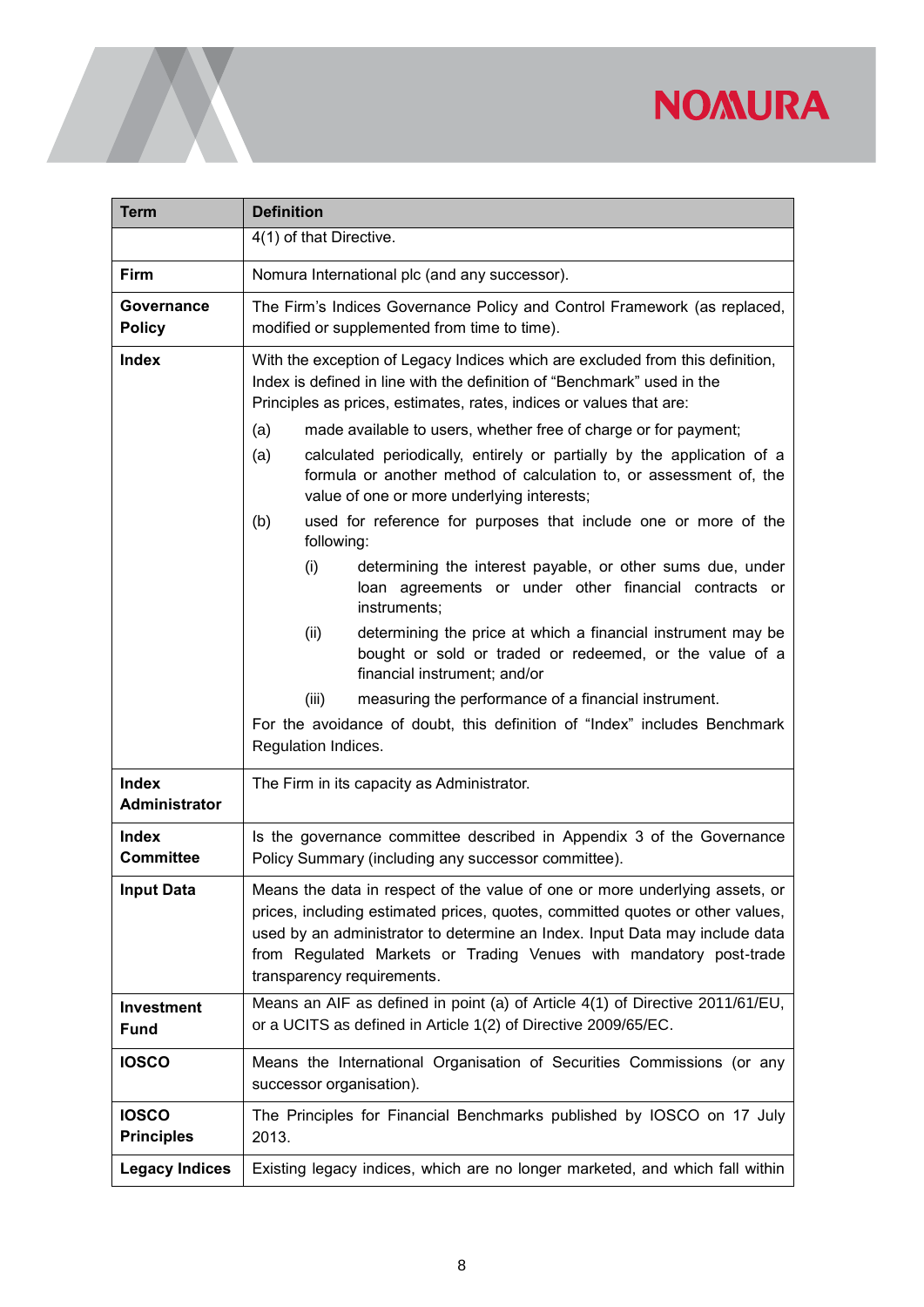| <b>Term</b>                                                  | <b>Definition</b>                                                                                                                                                                                                                                                                                                                                                                                                                                                                                                                                                                                                                              |
|--------------------------------------------------------------|------------------------------------------------------------------------------------------------------------------------------------------------------------------------------------------------------------------------------------------------------------------------------------------------------------------------------------------------------------------------------------------------------------------------------------------------------------------------------------------------------------------------------------------------------------------------------------------------------------------------------------------------|
|                                                              | the definition of an Index, but not within the definition of a Benchmark<br>Regulation Index.                                                                                                                                                                                                                                                                                                                                                                                                                                                                                                                                                  |
| <b>Market or</b><br>Economic<br><b>Reality</b>               | Refers to any physical commodity, currency or other tangible goods,<br>intangibles (such as an equity security, bond, futures contract, swap or<br>option, interest rates, another Index, including Indices that track the<br>performance of a rule based trading strategy or the volatility of a Financial<br>Instrument or another Index), any Financial Instrument on an economic<br>interest, which is intended to be measured by an Index, and in all cases<br>includes the market for such interest and the broader real economic activities<br>pertaining to the relevant market.                                                       |
| Methodology                                                  | The written rules and procedures according to which information is collected<br>and the Index is determined.                                                                                                                                                                                                                                                                                                                                                                                                                                                                                                                                   |
| <b>MTF</b>                                                   | Means a multilateral system, operated by an investment firm or a market<br>operator, which brings together multiple third-party buying and selling<br>interests in financial instruments - in the system and in accordance with non-<br>discretionary rules $-$ in a way that results in a contract in accordance with<br>Title II of MiFID II.                                                                                                                                                                                                                                                                                                |
| <b>Non-Significant</b><br><b>Benchmark</b>                   | Means Benchmark Regulation Indices which are not a Critical Benchmark or<br>a Significant Benchmark under the Benchmark Regulation.                                                                                                                                                                                                                                                                                                                                                                                                                                                                                                            |
| <b>Regulated</b><br><b>Market or</b><br><b>Trading Venue</b> | Means a market or exchange that is regulated and/or supervised by a<br>Regulatory Authority;                                                                                                                                                                                                                                                                                                                                                                                                                                                                                                                                                   |
| <b>Regulatory</b><br><b>Authority</b>                        | Means a governmental or statutory body (not being a Self-Regulatory<br>Organisation) with responsibility for securities and/or commodities and futures<br>regulation.                                                                                                                                                                                                                                                                                                                                                                                                                                                                          |
| <b>Self-Regulatory</b><br>Organisation                       | Means an organisation that has been given the power or responsibility to<br>regulate itself, whose rules are subject to meaningful sanctions regarding any<br>part of the securities market or industry. This authority may be derived from a<br>statutory delegation of power to a non-governmental entity or through a<br>contract between a Self-Regulatory Organisation and its members as is<br>authorised or recognised by the governmental regulator.                                                                                                                                                                                   |
| <b>Significant</b><br><b>Benchmark</b>                       | Means a Benchmark Regulation Index which does not fulfil any of the<br>conditions for a "Critical Benchmark" and when:<br>it is used directly or indirectly within a combination of Benchmark<br>(a)<br>Regulation Indices as a reference for Financial Instruments or<br>Financial Contracts or for measuring the performance of Investments<br>Funds having a total average value of at least EUR 50 billion on the<br>basis of all the range of maturities or tenors of the Benchmark<br>Regulation Index, where applicable, over a period of six months; or<br>it has no or very few appropriate market-led substitutes and, in the<br>(b) |